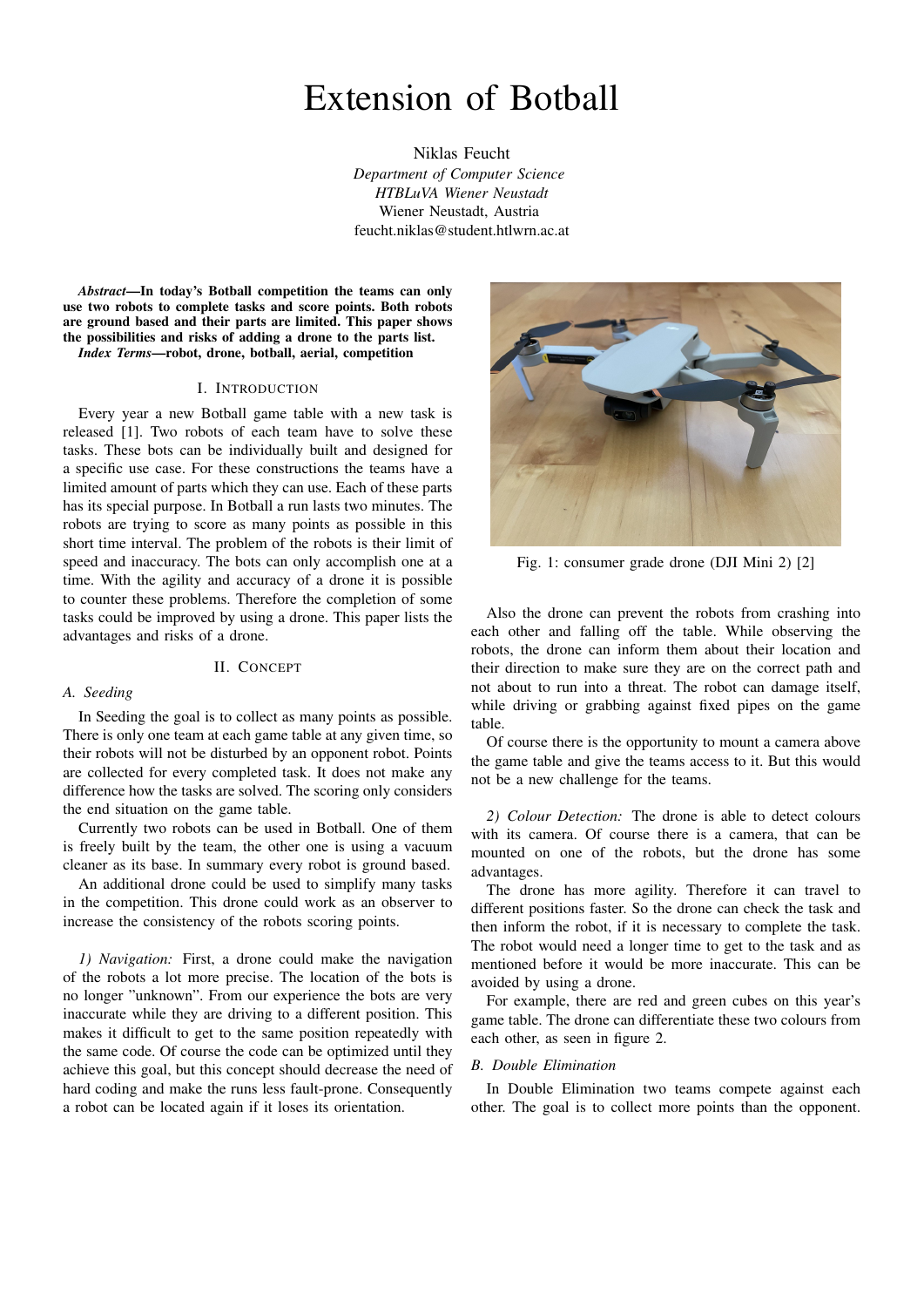

(a) unedited picture (b) OpenCV processed image Fig. 2: Colour Detection with OpenCV

Each team is allowed to use two robots like in Seeding. It is allowed to sabotage the opponent to make it harder for them to finish their tasks. Of course you can also steal points from your opponent, which can make a great difference.

*1) Crash Prevention Concept:* We have to consider what happens if two drones fly at the same time. There are two different possibilities to prevent a collision:

One method could be a big plexiglass wall, which would split the airspace. Every drone would then have its own isolated airspace. This will make it impossible for the drones to crash into each other.

Another solution would be flying at two different heights. These heights would be assigned at random. The drones have to fly at the specified height, otherwise the team would get a penalty.

We decided to only use the first method for our evaluation, because with the second variant there remains a possible risk of a collision.

*2) Prediction:* It is relevant to know what your opponent's strategy is. This advantage can have a big effect on your own strategy and opportunities. With the help of the drone, you are able to locate the opponent's robots, to predict their next steps and to check which tasks they have already completed. For example, there is only one botguy on the table. If the opponent has already grabbed the botguy and brought it on his side, it is unnecessary to try to get it by yourself.

*3) Path-planning:* In some cases it happens that cubes or other game table pieces are blocking the robots path. These obstacles can cause the robot to lose its path or to get stuck. This would mean that the robot is unable to finish the tasks and is further not able to score any more points. In the worst case this robot also handicaps the second one.

The drone can detect such obstacles and warn the robot. Then it is aware of the danger and can take a different path to get to its destination.

*4) Safety:* The safety of the bots should be kept in mind. In Double Elimination it sometimes happens that two bots crash into each other, while trying to finish the same task. This crash can damage both bots, leaving them unable to complete other tasks and score points.

With the help of a drone and its camera, it is possible to prevent this kind of accident. Utilizing the information gained by the drone, the robot should be able to navigate around the opponent and avoid a potential crash.

# III. IMPLEMENTATION

In order to make it possible for a drone to be a part of the Botball competition, several changes to the game document are necessary. Currently, the game table does not accommodate for the usage of a drone and is inadequate in providing a starting and landing position for the drone. Furthermore, while being in flight, there are not enough visual features for orientation on the game table.

# *A. ArUco Tag*

An ArUco tag is a simplified QR-Code that can be detected by a camera [3] [4]. These ArUco tags always represent an id. This id therefore can then be specified for each relevant object on the game table. The ArUco tags can then be placed onto the objects and the drone can detect the markers attached to the objects. For instance if an ArUco tag is placed on every robot the drone is able to locate the robots and the distance between them. ArUco tags can help the drone to identify objects more easily. The figure 3 shows an example of an ArUco tag.



Fig. 3: aruco tag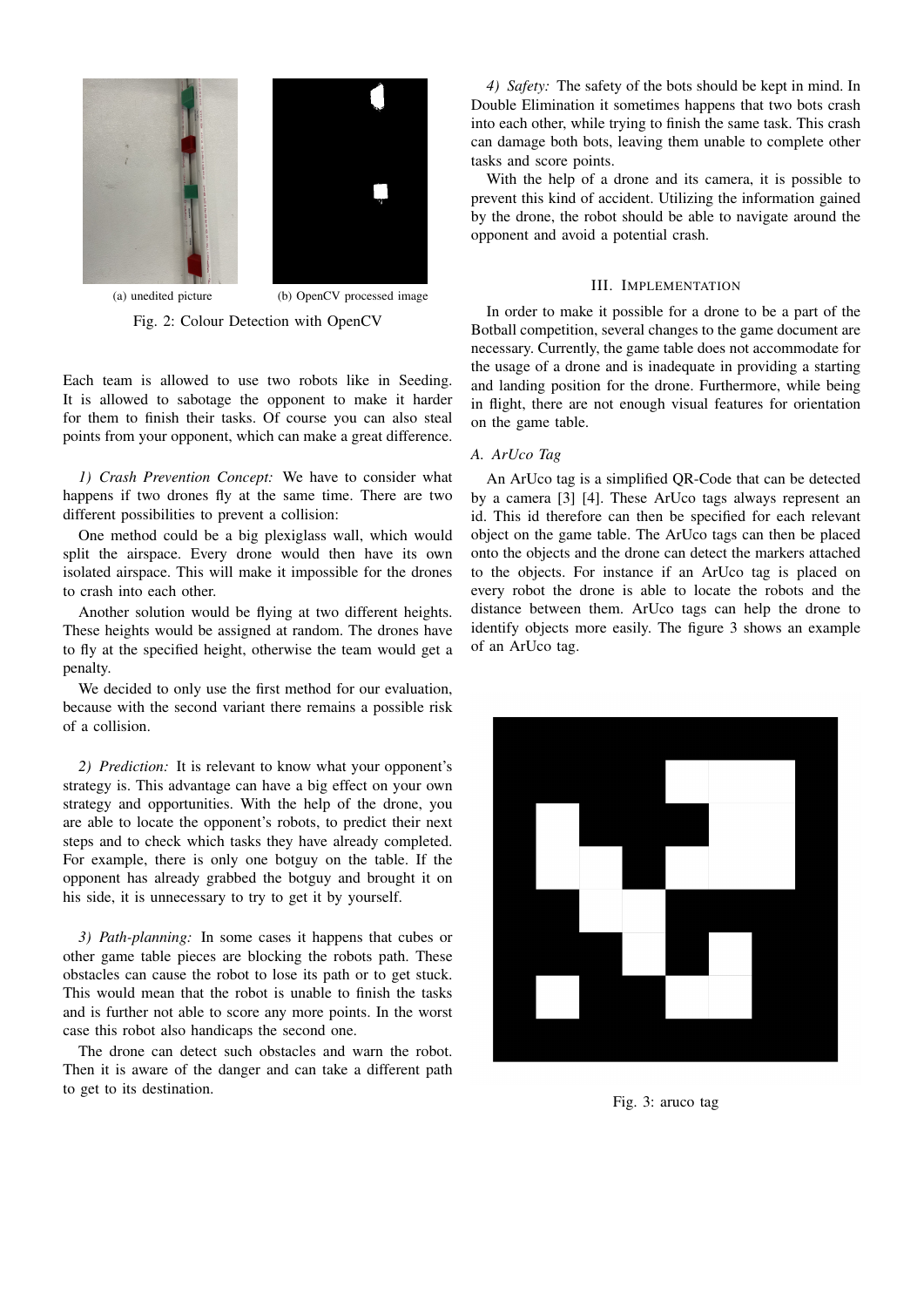To improve drones usability in Botball, ArUco tags could be added to the game table and its objects. But not every object has to be marked. It is important to tag areas with ArUco tags, to enable the drone to orientate itself on the gametable.

# *B. OpenCV*

This abbreviation stands for Open Source Computer Vision Library. It provides implementation of algorithms for image processing on a computer. For example, colour detection and ArUco tag detection algorithms are implemented in this library, therefore it is an important requirement in this projects' software [5].

# *C. Communication*

Another important aspect we need to consider, is the communication between the drone and the robots. We achieve this by establishing an wireless connection between the drone and the robots. The drone opens a wireless local area network which the bots can connect to. Over the WiFi protocol all three of them can communicate with each other.

This way of communication has some disadvantages. One of the disadvantages WiFi introduces is the instability of the communication link. Especially in older devices, which use 2.5GHz, only a limited number of channels are available for data transfer. If too many WiFi-devices are transmitting data at the same time, the bandwidth of all connections suffers and the robots might be unable to communicate with each other. If one of the robots loses the connection, there is a routine implemented, which reconnects the bot with the WiFi of the drone. Otherwise the robot should drive into a safe zone, where it cannot disturb the other bot.

## *D. Risks*

The use of a drone also brings some risks with it: For example, the control of the drone has to be guaranteed. Otherwise it can crash into the game table or in the worst case scenario even hurt people.

A crash into the game table would cause a lot of damage to the drone, the game table and its objects and eventually to a robot. Even if no robot has been hit by the crashing drone, the debris could interfere the robots. The bots would lose their orientation and without the drone, are unable to recover from this.

To improve the safety of this new proposed game, teams could be required to implement a "kill switch", which can be triggered manually by a human in case of impending danger. Activating this switch would immediately tell the drone to land and shutdown safely.

This is not the only dangerous situation, that we have to solve. If the programming of the drone is done improperly, it can deliver wrong commands to the robots, causing to stray away from the indented path. Therefore, it has to be guaranteed, that the data coming from the camera of the drone will be processed correctly.

# *E. Drone Tasks*

Of course, there can also be added tasks especially for the drone. One task could be to land in a specified area to score points. This tasks could be made more difficult by detecting a certain color and then land in the associated area. Another one could be to pick up cubes and bring them to their destination area. There are so many opportunities for drone only tasks to be added in Botball.

#### *F. Game Table*

In order to make the game table suitable for a new botball game which uses a drone, the table has to be adopted for this purpose. The starting box has to be bigger to fit a starting and landing zone in it.



Fig. 4: modified game table

In figure 4 there is an example for a modified game table based on the 2022 game table. The green zone is the starting zone and the red zone is the landing zone. The team will get extra points if the land in the red zone. The blue zone is a possible target for the drone to land in to score points.

#### IV. CONCLUSION

As we have shown adding a drone to the parts list, brings a lot of opportunities and risks with it.

# *A. Time Management*

Programming a drone is very time-consuming. It can take hours of programming and testing to start and fly a drone automatically and safely. But even then it can not be guaranteed, that everything will work well. So the time being invested in programming the drone is something that should be considered.

There is a big difference between programming a robot and a drone. The drone has a lot more complexity in it. Starting with the connection to it and the code that has to be executed differs from the robot. A starting and landing zone is needed. It is a bad idea to just turn off the drone, because it can damage the drone. Especially its wings often break easily.

Many of the tasks can also be done without a drone. Until now robots have been driving around the game table without any observer and have successfully completed their tasks.